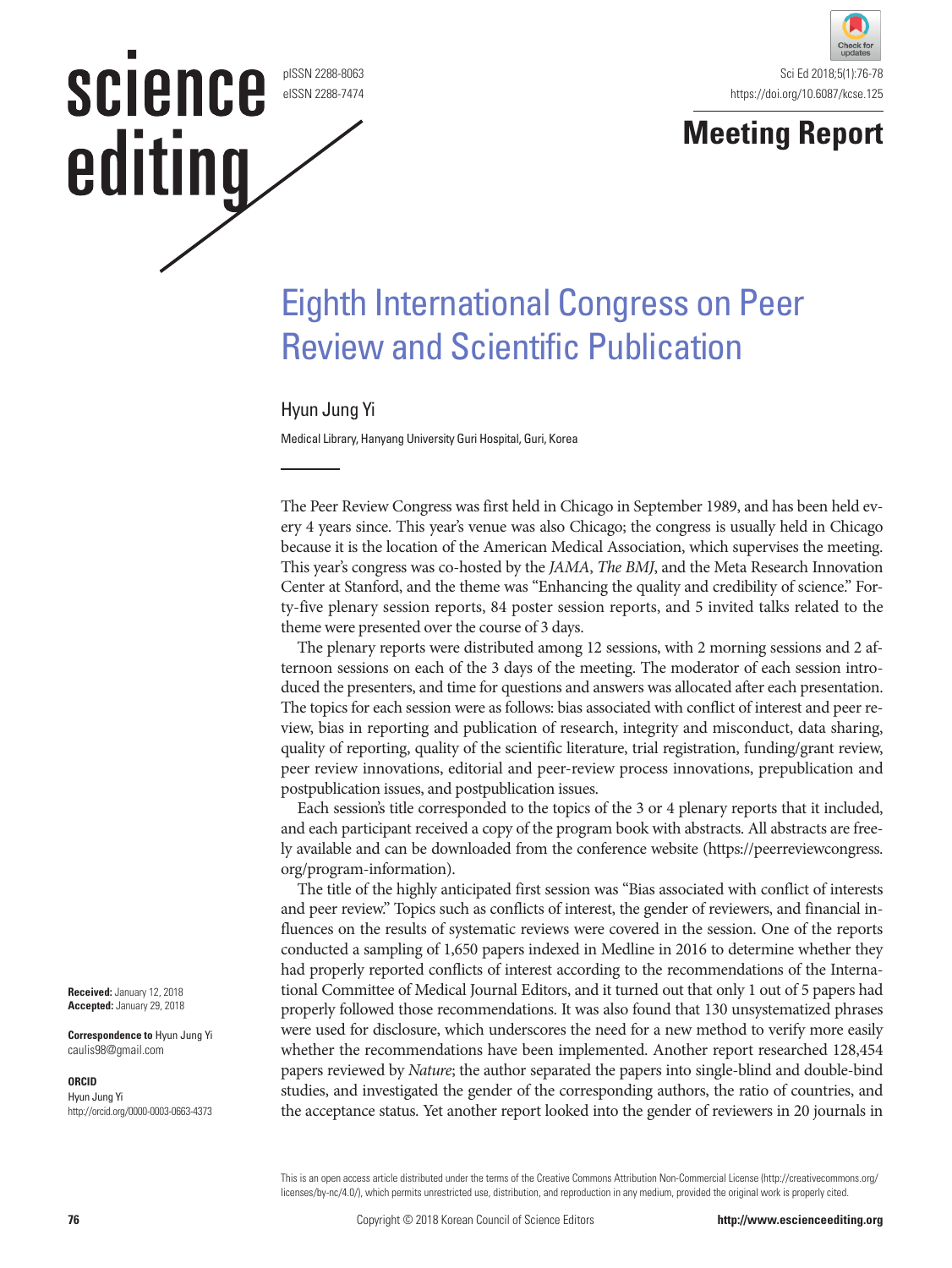# science editing

the field of earth and environmental sciences, which annually reviewed 24,000 papers and published 6,000 of them. The percentage of female lead authors, corresponding authors, and editors was investigated, and it was concluded that females participated less than males. The focus on these issues was novel.

In the "Bias in reporting and publication of research" session, I encountered the term "spin." "Spin" is synonymous with "overinterpretation," and it refers to the misinterpretation of data in literature-based papers such as systematic reviews. Systematic reviews play an important role in developing guidelines and policies based on the available evidence, and if either the data or the interpretation is flawed, the resultant recommendation is likely to have a negative impact on patients. One of the reports indicated that spin was commonly found in the abstracts, results, and conclusions of clinical research studies evaluating the efficacy of biological markers of ovarian cancer. It follows that a strategy is needed to control spin and check the influence of exaggerated reports. In the report, "Bias associated with publication of interim results of randomized trials: a systematic review," papers that were published over the course of 10 years with terms such as 'interim,' 'not mature,' and 'immature' in their titles or abstracts were researched. One of the study's suggestions to reduce bias was to publish only the final results and to refrain from publishing interim results before completing the research.

Especially interesting to me was the session on "Integrity and misconduct." One of the reports investigated cases where the subject papers of a meta-analysis or systematic review were retracted after the meta-analysis was published. The retracted papers should not have been included, and could have affected the results of the meta-analysis or systematic review. The author found 3,834 retracted papers on Web of Science, and investigated the meta-analyses or systematic reviews that cited those papers. It turned out that 17 meta-analyses included retracted papers in their analyses, and the author remarked that he was planning to conduct a follow-up study on how the exclusion of retracted papers would influence the effect. Additionally, the American Physiological Society presented on their quality control efforts in terms of the digital images in papers, and described how they edit out unclear or improper images during the editing process. They evaluated the images of photographs, western blots, and DNA/RNA gels in papers published from 2009 to 2016, and emphasized that their quality control processes aimed at integrity effectively decreased the number of corrigenda.

In the "Data sharing" session, there was a report on authors' intentions and experiences regarding data sharing. The report analyzed 3 journals; *PLOS Medicine* required all the authors who submitted papers reporting clinical research to share their data, while *The BMJ* and *Annals of Internal Medicine* had a policy requiring the authors to state whether they were willing to share the data. When authors affirmed their willingness to share, *The BMJ* and *Annals of Internal Medicine*  contacted the authors 1 year after the papers' publication and inquired about their plan for sharing, their receipt of sharing requests, and their efforts to respond to those requests. It was found that when authors received a request indicating that the requester intended to publish a similar analysis, the authors' willingness to share inevitably decreased.

As expected from the name of the Peer Review Congress, various issues were discussed regarding peer review. In the "Peer review innovation" session, a report researched 1 year of papers submitted to the journals published by the Institute of Physics, and surveyed the authors' satisfaction and opinions regarding double-blind peer review. The survey also explored differences among various scientific fields, which made me wonder whether expanding this idea could lead to the adoption of more efficient or more preferable methods in each field. Although double-blind peer review has been hitherto the default form, the report's research into open review and investigation into which peer review form (double-blind, single-blind, or open review) would most increase the likelihood of reviewers agreeing to review a paper hinted at the increasing interest in and necessity of the open review form. Another report was about an educational blog for emergency medicine, 'ALiEM,' which peer-reviews its posts. On the assumption that each post's peer review status and its text arrangement would affect the usage patterns, the report analyzed usage patterns, such as blog visitors' post reading time and the bounce rate through Google Analytics. Although the results



Fig. 1. Participants browsing the posters presented at the Eighth International Congress on Peer Review and Scientific Publication.